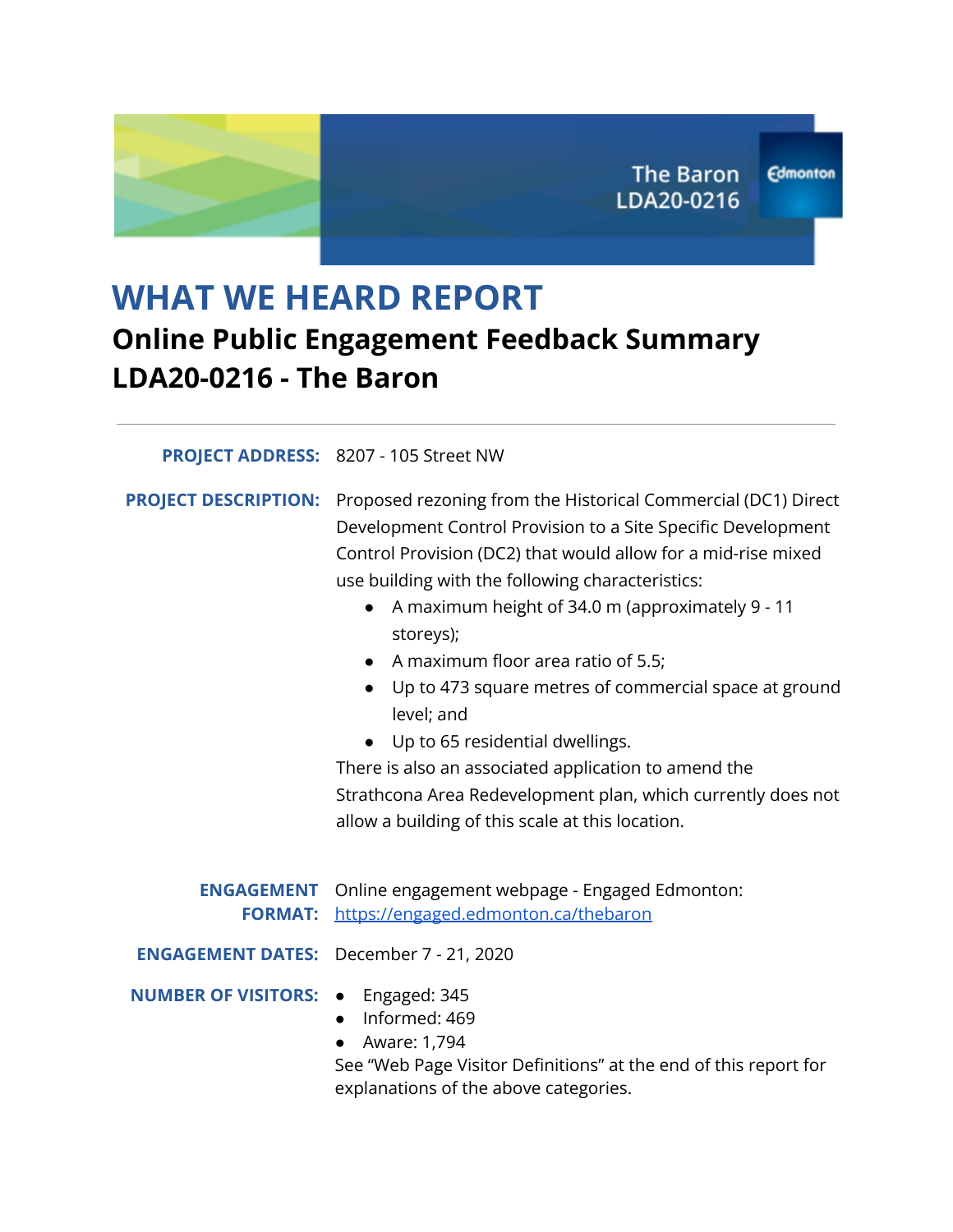#### **ABOUT THIS REPORT**

The information in this report includes feedback gathered through the online engagement web page on the Engaged Edmonton platform from December 7 - 21, 2020.

Input from Edmontonians will be used to ensure the review of the application takes local context into consideration and is as complete as possible. It will also be used to inform conversations with the applicant about potential revisions to the proposal to address concerns or opportunities raised. Feedback will also be summarized in the report to City Council when the proposed rezoning goes to a future City Council Public Hearing for a decision.

This report is shared with all web page visitors who provided their email address. This summary will also be shared with the applicant and the Ward Councillor.

#### **ENGAGEMENT FORMAT**

The Engaged Edmonton webpage included an overview of the proposed development, information on the development and rezoning process and contact information for the file planner. Two tools were available for participants: one to ask questions and one to leave feedback.

The comments are summarized by the main themes below with the number of times a similar comment was made by participants recorded in brackets following that comment. The questions asked and their answers are also included in this report.

#### **WHAT WE HEARD**

Support: 111 Neutral/Mixed/Unclear/Questions Only: 14 Opposed: 220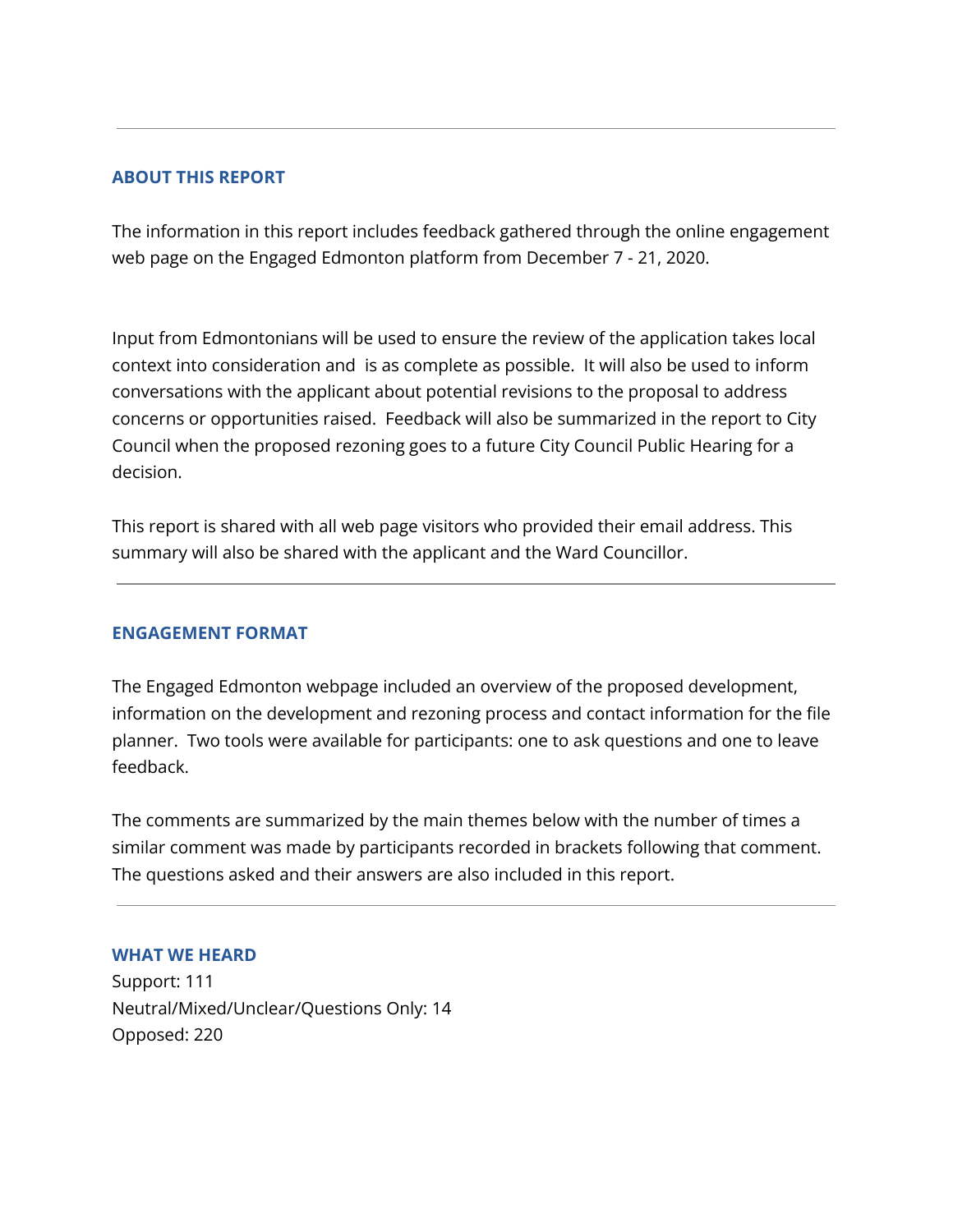# **Comments**

### General/Other

- This project itself is not a problem, but the location is. There are plenty of properties elsewhere nearby where it would fit (surface parking lots, low density, not heritage properties) (x28).
- Not good/destructive/stop/shocked/horrible/short-sighted, etc. (x22)
	- *This bullet and count captures short, brief comments in opposition to the proposal that were provided with little or no additional context.*
- Wonderful/awesome/good/innovative/great/no-brainer, etc. (x20)
	- *○ This bullet and count captures short, brief comments in support of the proposal that were provided with little or no additional context.*
- Don't engage when you don't listen (x2).
- Conversation should shift to influencing the design of a new building rather than focusing on keeping an old building just because it is old.
- Whyte Avenue needs to be refreshed and more inclusive to all of Edmonton, not just Strathcona elitists who feel that keeping Whyte avenue the same as it has been for decades is acceptable.

# Economic

- More residential/commercial units would bring many benefits including safety, affordability/student housing options, vibrancy, and a positive vibe (x26).
- This will help revitalize/recover the area/economic benefits/jobs (x25).
- Will grow the population density and businesses along Whyte Avenue which are struggling (x18).
- Not enough demand for more residential/Edmonton not experiencing population boom anymore/many new residential projects already approved and not happening (x9).
- New buildings are not friendly for small businesses who cannot afford higher rents or get displaced by demolitions (x7).
- Not enough demand for more commercial space/lots of vacancies (like in Wexford's Raymond Block across the street), especially due to COVID (x7).
- The city's interest is financial only. More taxes to collect.
- Height restrictions make money by allowing friendliness and shopping to increase and crime decrease.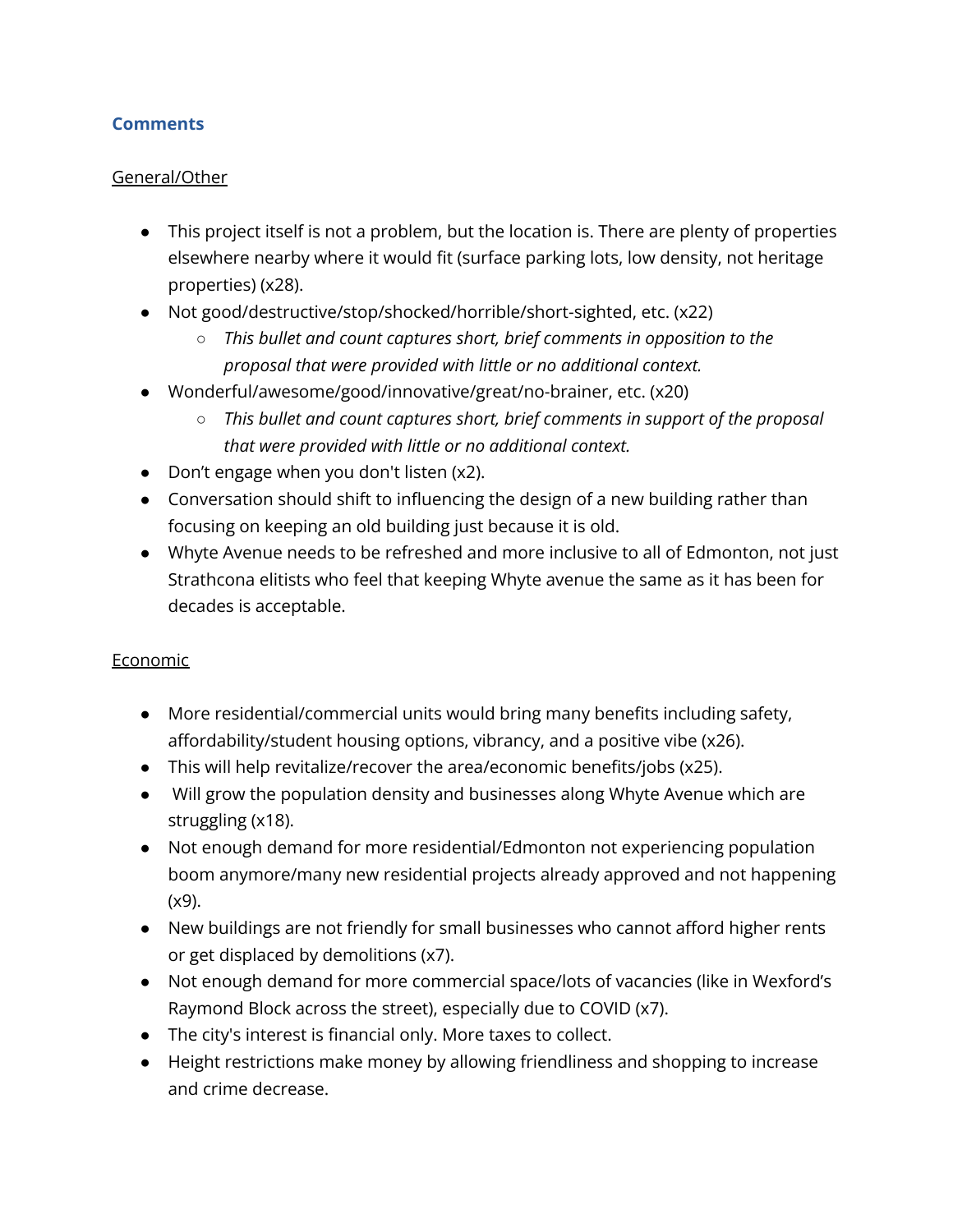- We need to recognize the social and economic opportunity that comes with a balanced approach to preservation and development.
- Would decrease property values of nearby properties.

# Archibald Block (current building)

- Please don't redevelop/demolish. We need to protect and preserve our older buildings. This building has heritage/cultural value (x39).
- Historical significance/architecture of the Archibald Block is not enough to justify preservation, especially compared to more important buildings nearby (x20).
- The building should be a designated municipal historic resource (x15).
- Existing building has outlived its time/reached the end of its life, time to move on (x9)
- A building need not be grand to be worthy of preservation (x3).
- If the building is not a historic site then the City should not interfere with new development of this site (x2).
- This building has important history associated with it related to Fred Assad Morie and the early Arab immigrant community and needs to be retained (x2).
- We are losing our architectural heritage. Ugly as it is, the Archibald Block is ours and should be kept.

# Proposed Building (The Baron) - Massing, Building & Site Design

- Too tall/the height of the building should be no higher than surrounding buildings/current height restrictions should not be changed (x34)
- Podium design is compatible with the heritage character/fits in with the architectural vernacular of Whyte Ave (x33).
- Height and density will not have a negative impact on the street or neighbourhood/this is keeping in scale with the Raymond Block and Met Hotel building (x15).
- Would like to see more effort to preserve the historical façade/fit into the Old Strathcona character, if the project is to go forward (x14).
- This tall of a building will have too much shadow impact (x13)
- The stepback for the tower is very important so that it does not unduly impact the streetscape (x8).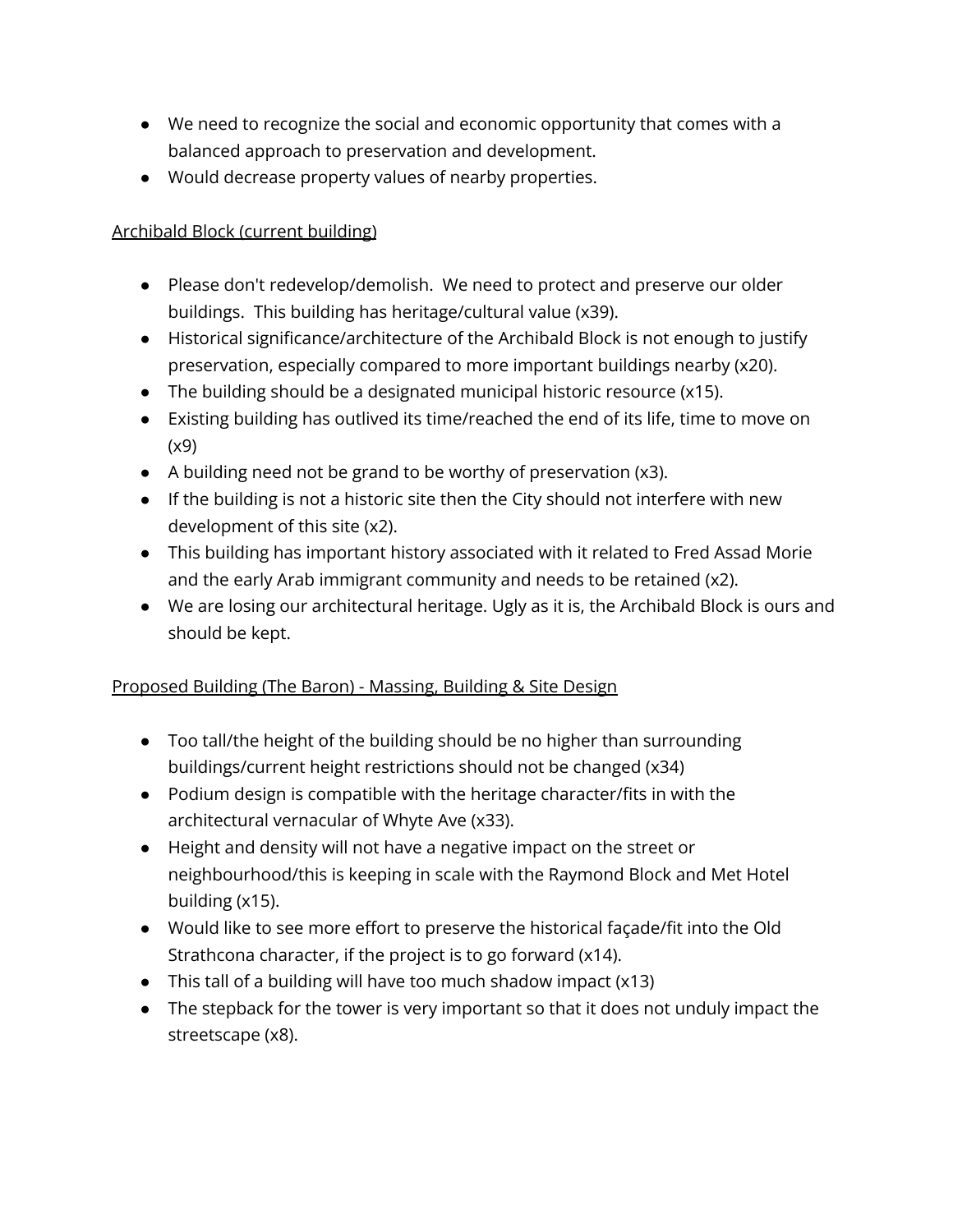- Proportions and details of the proposed replacement are not in keeping with the surrounding character/design of Whyte Avenue, ie. boomtown or Edwardian style (x8).
- Worried about the creation of a wind tunnel on all the patios (x6).
- Good addition to an intersection on Whyte in need of rejuvenation (x4).
- Shadow impacts are not a concern since it is to the north of the Avenue (x4).
- I support more density and height (x4).
- Should go ahead but should recognize the building site as a place of significance in the form of a plaque, or possible architectural style (x2).

# Mass Timber Building Construction/Sustainable Building Design

**NOTE: While several comments were received on this topic, construction method is not regulated by zoning. As a result, this cannot be taken into consideration as part of the City's review of the proposal and recommendation to City Council. The current landowner has publicly shared their intent to build the development in this way and it is assumed these comments are based on that information. The proposed zone does not mandate this and, if approved, there would be no obligation for the building to be built this way should the current landowner's intent change, or should ownership of the site change.**

- Mass Timber is progressive, sustainable, reduces carbon footprint/green (x30).
- Will show leadership in sustainability and to have something creative along Whyte Ave (x12).
- The use of mass timber is an idea with merit/innovative (x8).
- Building a new eco-friendly building is more important than keeping the old building (x5).
- $\bullet$  I like the mass timber concept but not here  $(x2)$ .
- First kind of this type of building will get international attention, which would be some good economic news when most is negative in Alberta right now (x3).
- The timber construction will in itself provide an old building feel to fit in the area by using wood.
- Zoning doesn't speak to materials, so shouldn't be given "credit" for their suggested use of mass timber.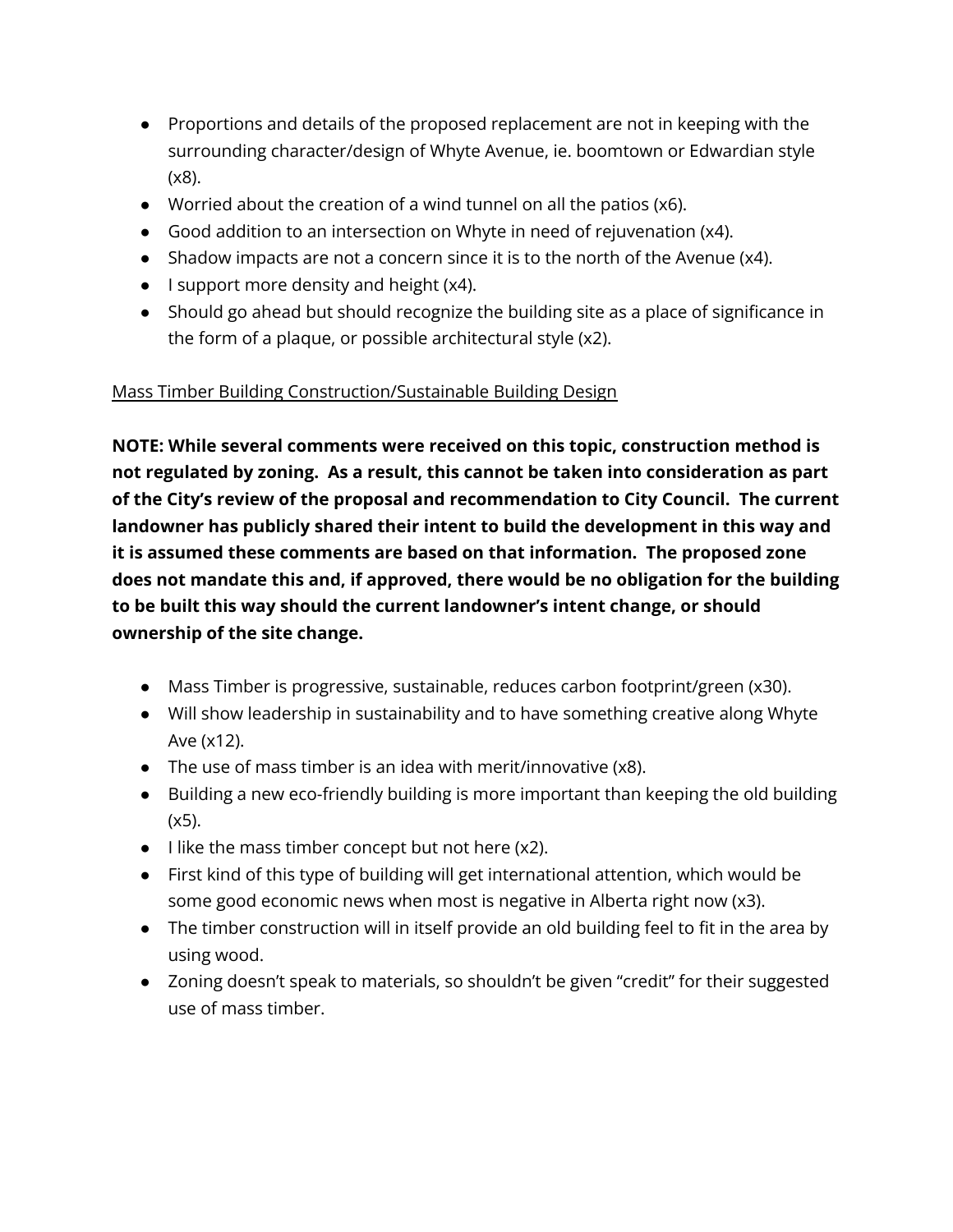# Character of area

- Historic areas/buildings contribute to a vibrant community and is one of Edmonton's tourist attractions/an important social, historical and cultural area (x43).
- Too many exceptions and historic buildings being lost/very close to losing remaining historic character/historic character dwindling (x42).
- Larger buildings outside of the heritage core are OK, but it is a problem when it threatens Whyte Avenue's unique and historic character by being built on small lots in the historical character district (x21).
- It will no longer be "Old" Strathcona if we keep losing the historical resources/Architectural history is slowly being wiped out and once it is gone. It is gone (x20).
- Already too many other large developments on Whyte Ave that have changed the character, feel, sun exposure , and ambiance of Whyte Ave for the worse (x10)
- Successful cities across North America/Europe preserve their historic buildings and are special because of the emphasis on historic buildings (x8).
- Proposal does very little to preserve the historical character of the Provincial Historical Area (x4).
- Old Strathcona must balance the new and old, and allowing this development would tip the balance too far towards the new.
- This could be the beginning of the much needed upgrade to Whyte Ave.
- This building would add more to the character of the neighbourhood than take away from it.
- Buildings don't characterize Whyte Ave people do.

# Area Redevelopment Plan/Policy Context

- Violates recent work done to amend the plan, negating the work and consultation that went into planWhyte (x23).
- Proposed height is double what the plan allows and the plan should be followed  $(x15)$ .
- Would carve out of the historic DC1 instead of mostly conforming with it as a sub-area the way other recent projects have/keep the DC1 (x8).
- It seems almost every project violates existing rules and is allowed to proceed. Planning not being followed (x7).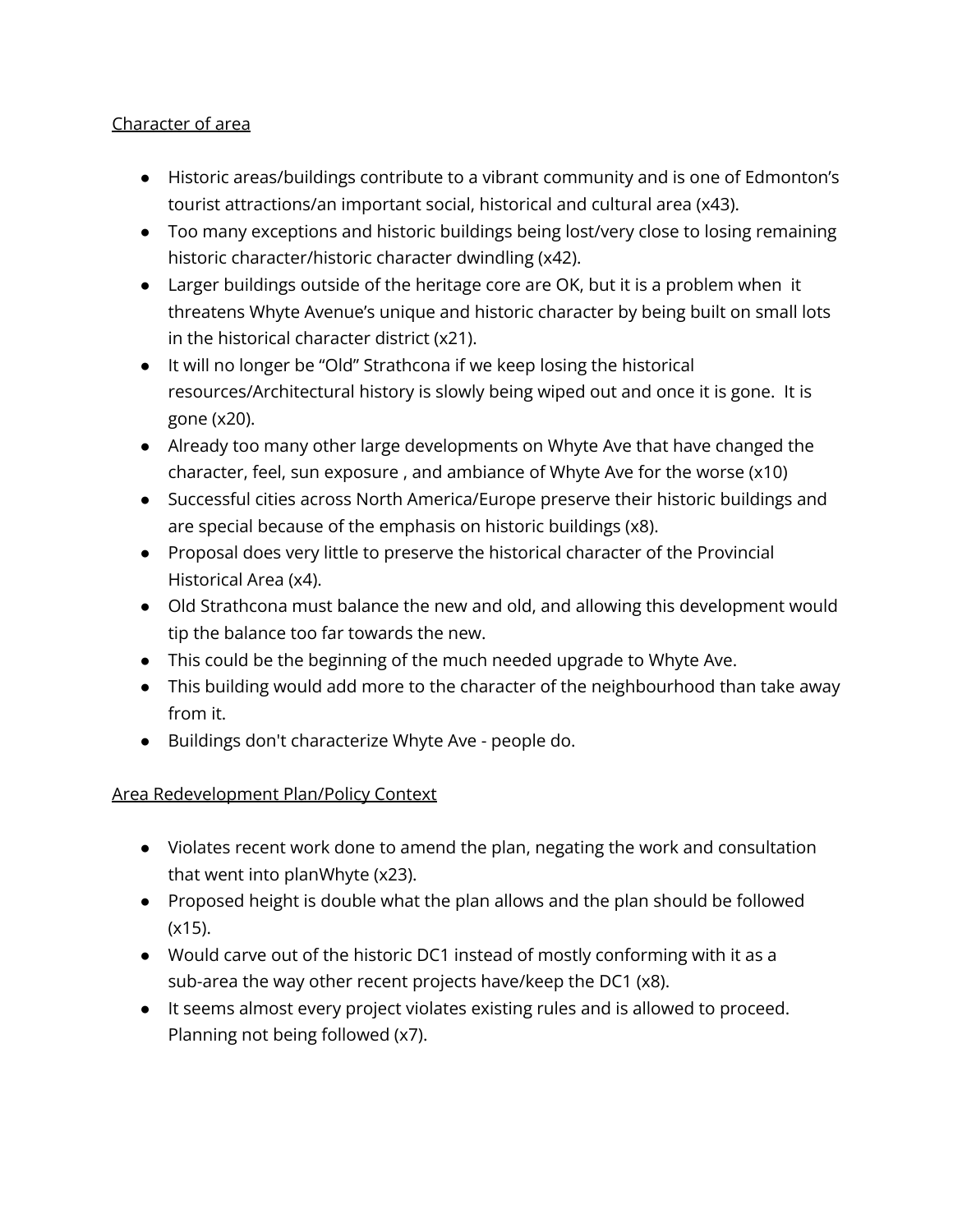## Developer Intent

- Concerned there will be one version of interesting concept art, and then the developer switches it to something generic/lower quality after rezoning approval (x5).
- A well established builder like Wexford Developments can be trusted to build a high quality building that looks good and goes up smoothly (x3).
- This is redevelopment to make a developer money only, not taking into account history and community (x2).
- It is problematic that the developer would flout the plan to preserve historic resources.
- Do not approve of a Calgary development company going against previously laid out guidelines.
- The Developer plans to benefit from a prime location without giving anything back.
- They are taking advantage of economic instability in the region to try to override our community plan and make a profit.

# **Transportation**

- Vehicle parking should be required for residential units, otherwise it will negatively impact on-street parking, noise and traffic in the area (x6).
- Support for no parking (x3).

# Uses

- I like that the building would be mixed-use (x6)
- Whyte Avenue is not a suitable location for housing with noise and traffic. Should be retail only (x2).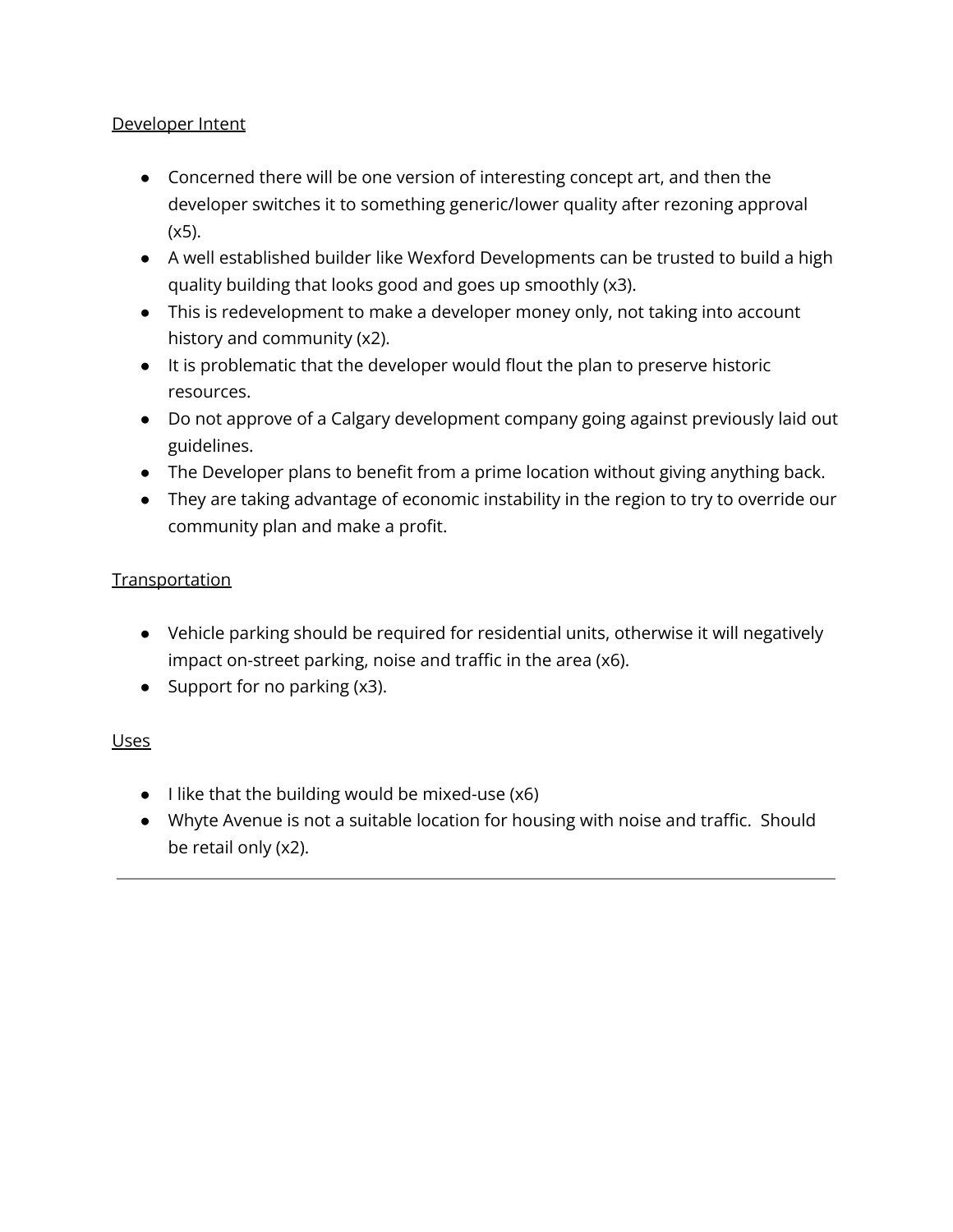#### **Questions & Answers**

NOTE: In some cases, similar questions are grouped together with one set of bullets to answer them all following the list of similar questions.

- 1. Why keep an old & visually ugly building?
	- Broadly speaking, it is well understood that one of the features that makes Old Strathcona attractive, contributes to the success of the area, and the reason why there is an Old Strathcona Provincial Historic Area, is the architectural richness and integrity of its historic buildings.
	- To help better inform future decisions about the building, on November 13, 2020, the Provincial Minister of Culture, Multiculturalism and Status of Women issued notice to the property owner of the requirement to conduct a Historic Resource Impact Assessment (HRIA) prior to any changes being made to the property (including demolition). The HRIA process will look at physical elements of the building, and include a condition and integrity assessment as well as an analysis of how the Archibald Block could be retained or incorporated into future redevelopment proposals for the property. It will also help to understand if it is feasible to restore the building to its original appearance, recognizing that the building has been impacted over time by unsympathetic alterations.
- 2. Why spend so much time on producing guidelines for developing the area and not follow them?

- Why are development plans even created if the City doesn't have the guts to adhere to them?

- What is the point of having a Heritage Character District just to allow any opportunistic property developer to come in and tear down historic buildings only to put up another crackerbox full of nondescript condos that no one can afford?

- The community just went through the work of developing a new plan. What is the point of that exercise if exceptions are to be granted without a compelling reason?

- Do the protections offered by the CoE DC1 zoning mean anything?
- If this plan can be undone so easily, it begs the question why bother to plan?
- What exactly is the point of a land use plan at all?
- Why bother with heritage plans if you allow for so many exemptions?

- I would assume the guidelines were put in place using time and resources of the city and community, so what was the point if it can be changed so fast?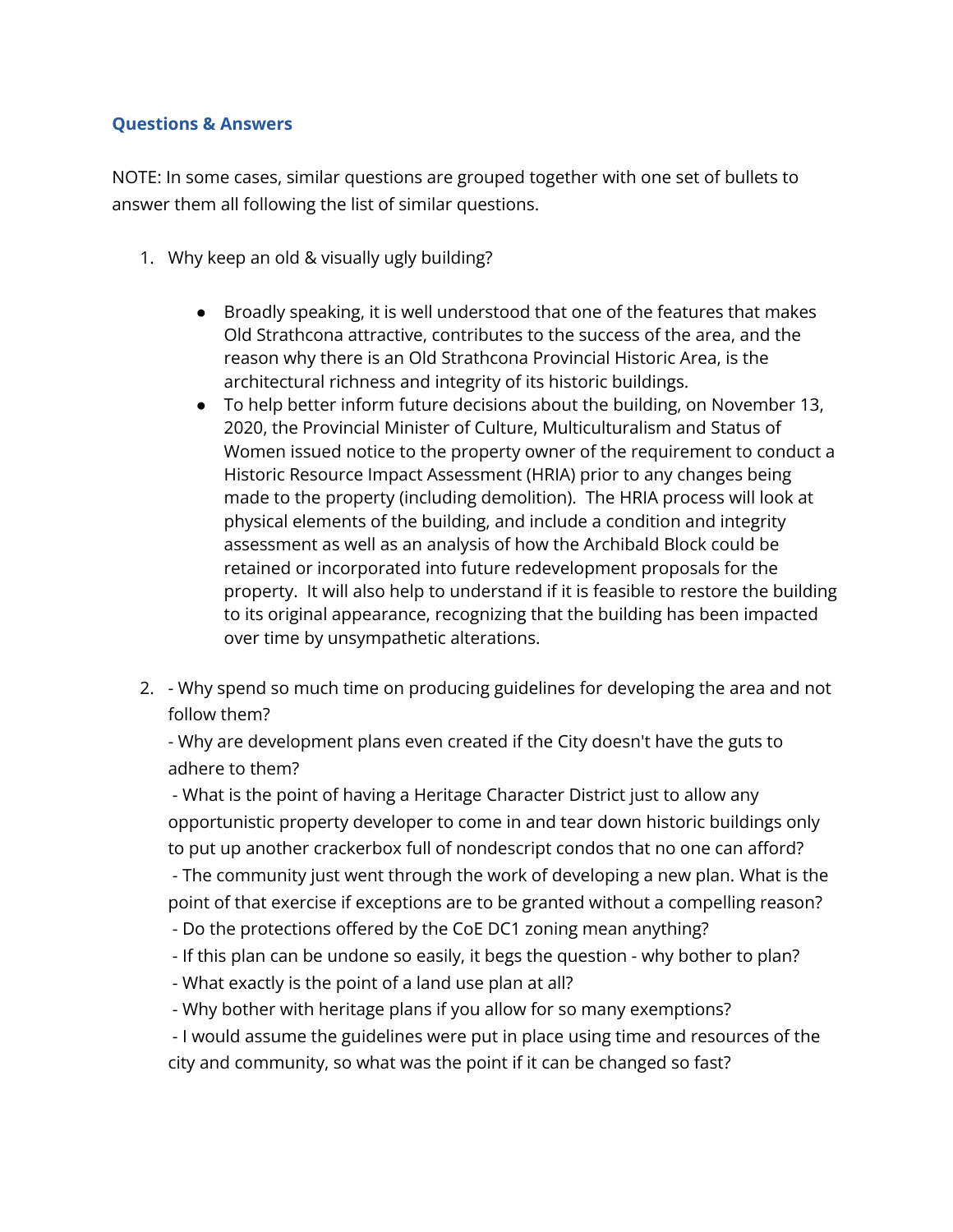- What was the point of creating a heritage area if we keep allowing the heritage buildings to be demolished?

- What good are plans and rules if deep pocketed developers get to rewrite them?

- Why bother with ARPs and other similar plans, if they are going to be routinely overturned?

- What is the point of the Strathcona ARP if the city is just going to make exceptions to it at every turn?

- What is the point of developing such a plan if a developer chooses to ignore it and the city allows it?

- The City understands that some residents have concerns about the potential impact of the proposed rezoning on the heritage character of the surrounding area.
- However, landowners and developers have the right to rezoning or plan amendment applications, regardless of how recently direction for land use was given by City Council. The City is obligated under the Zoning Bylaw and Municipal Government Act (MGA) to process these applications and advance them to City Council for a decision.
- Administration's overall recommendation to City Council will factor in the deviation from the recent amendments to the Strathcona Area Redevelopment Plan.
- Generally speaking, there is an expectation that when new planning work is done (like the recent amendments to the Strathcona ARP as a result of the planWhyte Land Use Study), that it is followed for a reasonable amount of time. The goal of the study was to understand how the area's heritage, character and livability could be further strengthened while exploring opportunities for additional development over the next 20-25 years. That does not mean that no amendments should be expected for that entire period of time, but any proposed amendments of significance would normally not be expected until there were notable changes to the conditions and assumptions that were the basis of the study.
- 3. Taking away the need for residential buildings to provide any parking for their tenants puts undue stress on communities where parking and traffic is already stretched thin. With the snow removal parking bans, where are all of these tenants and their vehicles going to go?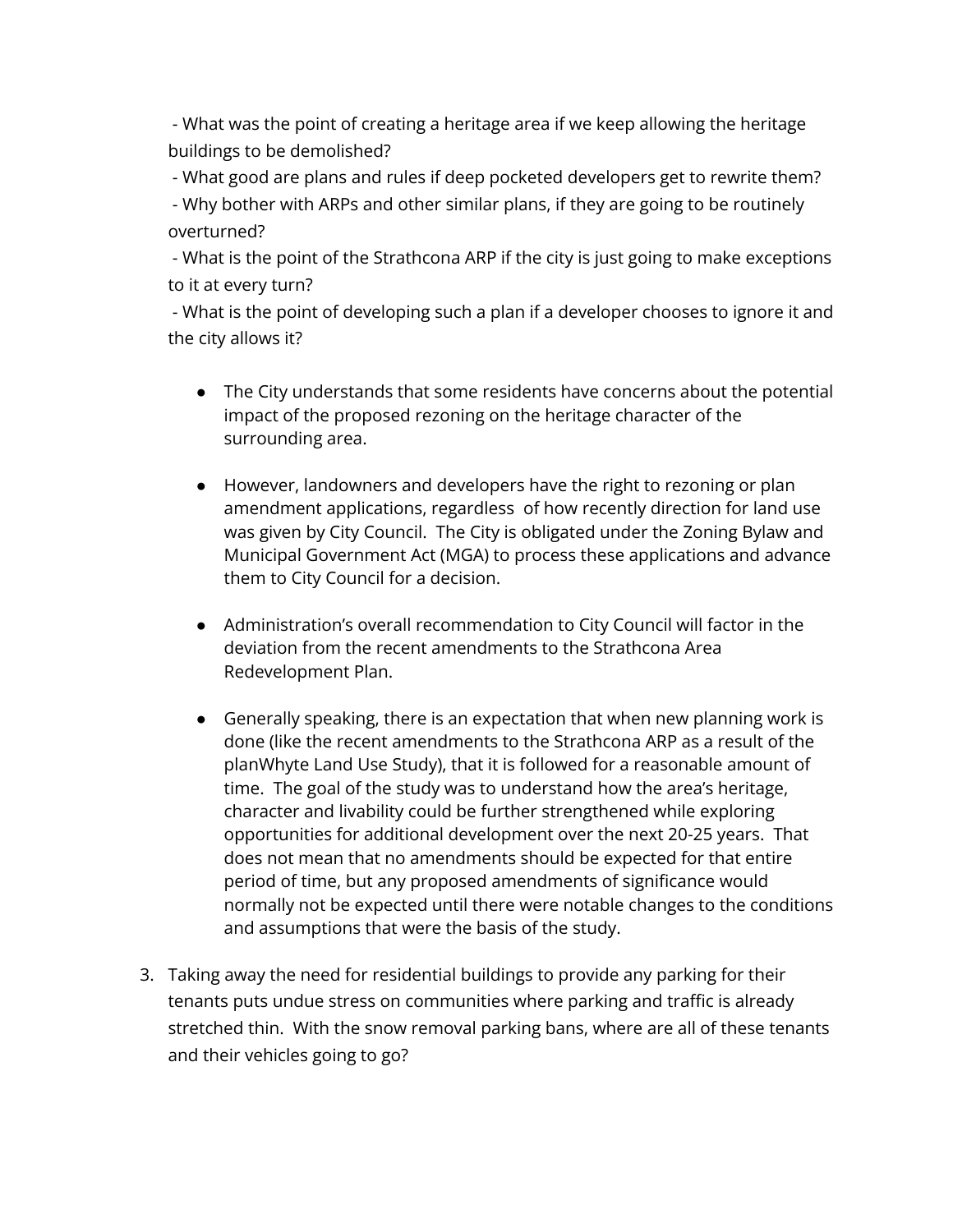- On June 23, 2020, City Council approved Open Option [Parking,](https://www.edmonton.ca/city_government/urban_planning_and_design/comprehensive-parking-review.aspx) which provides developers' flexibility to choose the amount of on-site parking that they feel is appropriate for their projects, including visitor parking.
- Given the current applicant's intent to not provide any parking and the limited amount of free on-street parking in the area, it is likely that the people who decide to live in this building, if approved, would not own a car or have a need to park it nearby.
- The City recognizes that residents living in vibrant, high-demand areas have concerns about on-street parking congestion. Some level of parking congestion is to be expected in these high demand areas and is an indicator of their success and popularity among Edmontonians.
- This pressure is not new. Even under the old rules, there were instances where parking for a new development was not sufficient or certain areas experienced a high rate of redevelopment that led to an increase in curbside parking pressure.
- The City will continue to work with neighbourhoods as we do now to apply on-street parking management tools, such as paid parking and restricted parking, to manage on-street parking where needed in these instances.
- The City's current approach to managing parking within a specific area is to first gather information related to parking congestion before installing any type of restrictions. This is to balance the supply of parking spaces with the demands of the community.
- Residents that have any questions or concerns about on-street parking in their neighbourhood can email [trafficops@edmonton.ca](mailto:trafficops@edmonton.ca) with the subject line "Proactive Parking" and the name of the neighbourhood that they reside in.
- In alignment with the Open Option Parking project, the City has embarked on a parallel project to review and modernize the City's public parking management approach. This Public Parking Action Plan is targeted to be presented to Urban Planning Committee in the third quarter of 2022.
- 4. Why isn't the developer even attempting to keep the facade?

#### From the Applicant:

● The building condition assessment we completed showed that the building is at the end of its life. The original façade has been modified and covered and very little still remains of the original structure to preserve and to keep the original façade would be to recreate it from scratch. However, the province has required that a Historic Resource Impact Assessment be completed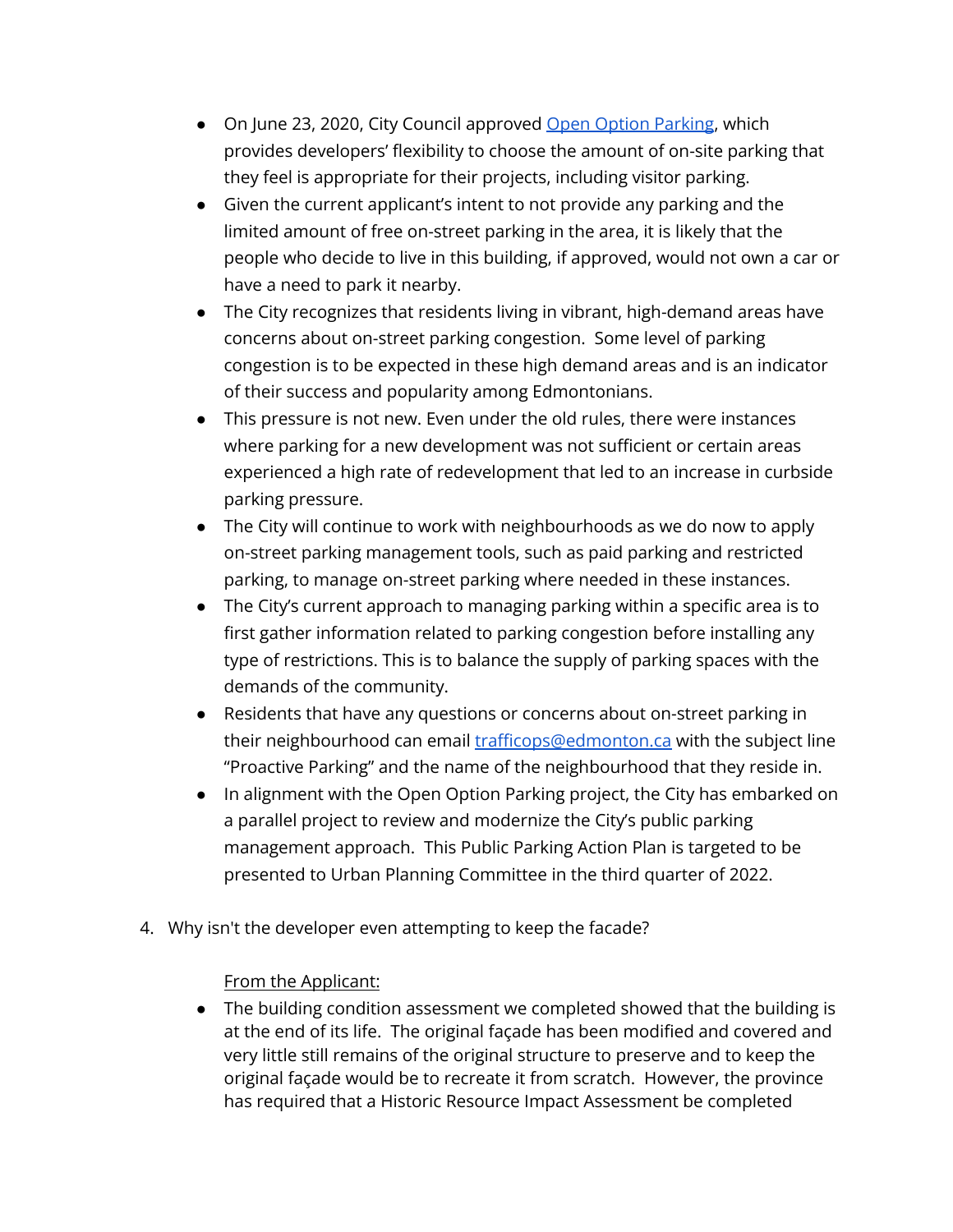which will further explore this option.

From the City:

- It has not been concluded that the building is at the end of its life. A Historic Resource Impact Assessment (HRIA) is currently underway, prior to any changes being made to the property (including demolition). The HRIA process will look at physical elements of the building, and include a condition and integrity assessment as well as an analysis of how the Archibald Block could be retained or incorporated into future redevelopment proposals for the property. It will also help to understand if it is feasible to restore the building to its original appearance, recognizing that the building has been impacted over time by unsympathetic alterations.
- 5. When are we going to stop tearing down historic buildings in the city?
	- Why must every vestige of our built history be destroyed?

- What is with this city and it's determination to demolish every single historical building to make room for towers and new buildings no one wants?

- While the City has the authority to designate and protect historic resources under the provisions of the Historical Resources Act against a property owners wishes, the Act requires that the City compensate the affected property owner for any reduction in property value arising from the designation. The resulting compensation can be significant and is simply not economically sustainable for the City to pursue this approach.
- Rather, the City has pursued an approach that encourages voluntary designation through the provision of incentives. In approximately the last decade, there have been 7 historic commercial/institutional buildings in the greater Old Strathcona and surrounding area designated and protected from demolition through cooperative efforts between the City and landowners:
	- [Strathcona](https://goo.gl/maps/wC9dy1t7Z51sQ2fh7) Fire Hall #1
	- Knox [Church](https://goo.gl/maps/XxQoq5sa9KG2q2Cx8)
	- [Crawford](https://goo.gl/maps/Ce8XigB4B9UyEpYd6) Block
	- [Hulbert](https://goo.gl/maps/J5Te363cUjM27Sf77) Block
	- Tipton [Investment](https://goo.gl/maps/6wr2JdM8a8D6VFPM8) Building
	- [Richards](https://goo.gl/maps/8Yct21shanronu9T9) Block
	- o [Strathcona](https://goo.gl/maps/6mWZCa1jKSU5yfnQA) Garage
- In that same timeframe, there have also unfortunately been 6 historic buildings that have been demolished when the City's efforts to encourage landowners to preserve them have been unsuccessful:
	- Shragg [Brothers](https://goo.gl/maps/2F56zDqt3hi7ZizS8) Building
	- Tipton [Building](https://goo.gl/maps/L5dhPcwtKq2jNY4o8)
	- Strathcona [Presbyterian](https://goo.gl/maps/k3tYhoLTB3PDgg9c7) Church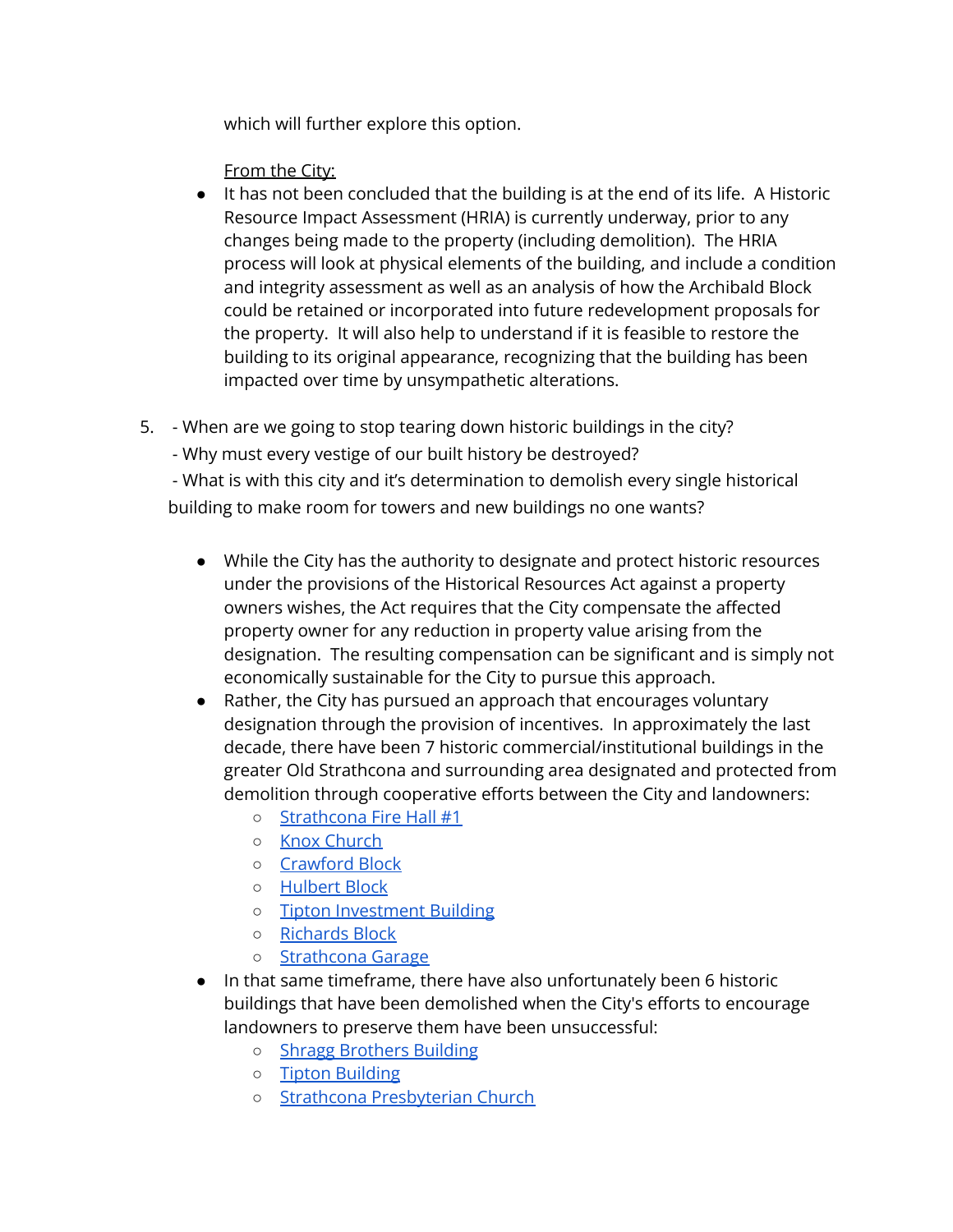- o Knox [Metropolitan](https://goo.gl/maps/ttzcABDrsqp1CeYy9) Church
- [Warnock-Hersey](https://goo.gl/maps/owgfkxZBv62DMR6z9) Limited Building
- Minchau [Blacksmith](https://goo.gl/maps/VRysdKedwvaTe9D96)
- The reality is that the City does not have the ability or resources to save all historically significant buildings, but strong efforts are made, and there has been success when it comes to many of the most prominent and historically significant buildings in the area.
- 6. What is the reason for not sticking to the current height limitations?

- Given the availability of other lots within a few blocks of Whyte and other existing towers over 4 stories in those neighbourhoods, why is it necessary to put one in the historic area?

- Why can't they build a 4 storey mixed use building?

- This complex can be built either north or south of the avenue. Why is building right on Whyte a priority?

- There seem to be better locations stepped away from 82nd Ave, even a few blocks over, that would be superior?

- There seem to be better locations stepped away from 82nd Ave, even a few blocks over, that would be superior?

# From the Applicant:

● We believe that engaging Whyte Avenue is important to sustain the future of the avenue. By building at this location we are directly bringing more foot traffic to this intersection and more residents to the Ave, which increases customers for Whyte avenue retailers, increased numbers in safety, and increased vibrancy to the area. Further, we believe in building high quality, innovative buildings and this project will be the first mixed use mass timber building in Alberta. This project is not feasible at a height of four stories. We want this project to be the new cornerstone of Whyte Avenue and it will bring international attention to Whyte Avenue making it an even more notable destination.

#### From the City:

● Please note that the construction method is not something that is regulated by zoning and the proposed zone does not mandate a mass timber building. As a result, construction method cannot be taken into consideration as part of the City's review of the proposal and recommendation to City Council. If the rezoning is approved, there would be no obligation for the building to be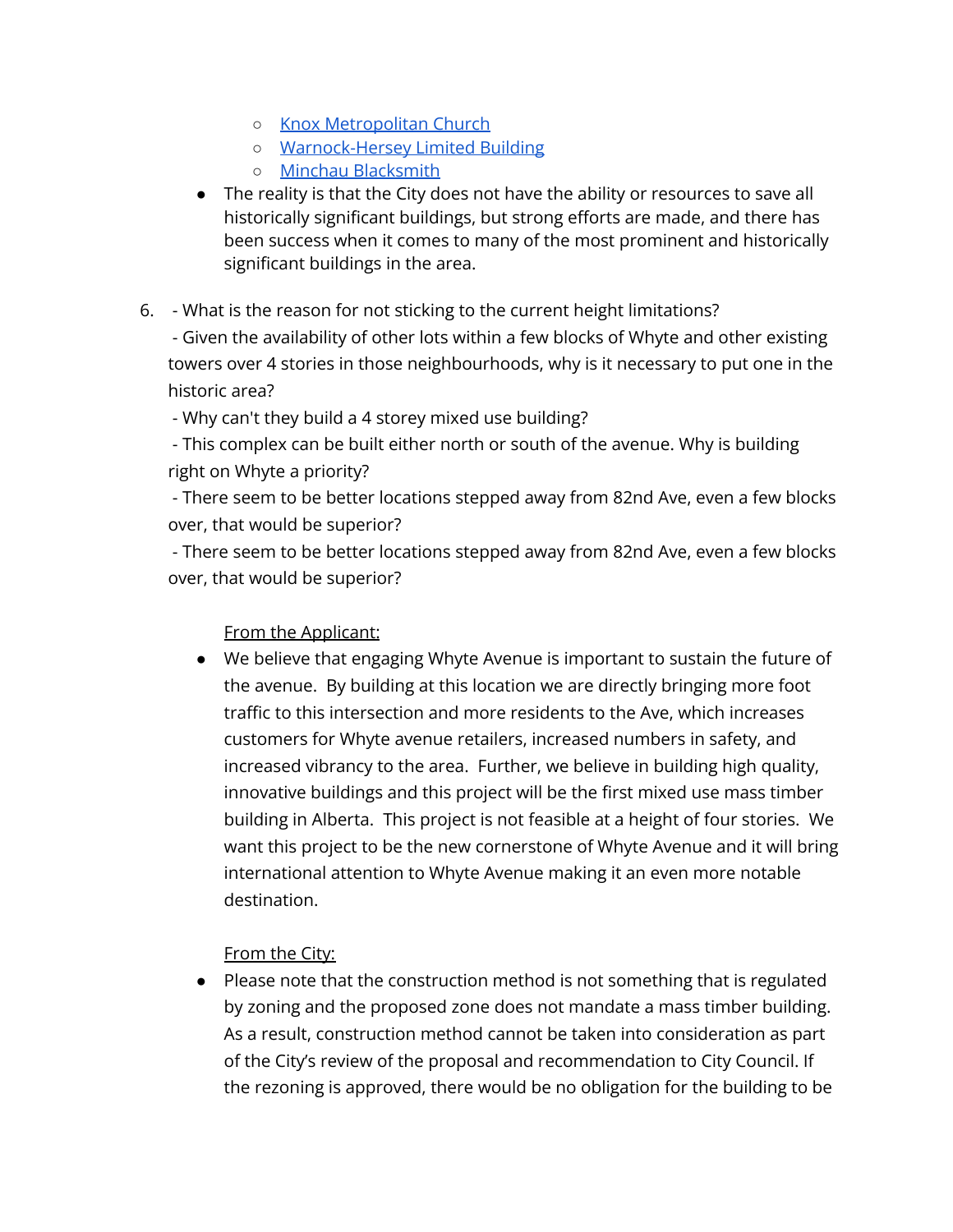built this way should the current landowner's intent change, or should ownership of the site change.

7. - Can the city employ some building design restrictions?

- Why doesn't the city just force developers to build in a historical style in historical areas?

- The existing zone, the Historical Commercial (DC1) Direct [Development](https://webdocs.edmonton.ca/InfraPlan/zoningbylaw/DC1/Strathcona/Commercial.htm) Control [Provision](https://webdocs.edmonton.ca/InfraPlan/zoningbylaw/DC1/Strathcona/Commercial.htm), does contain considerable regulations that help ensure new buildings are generally following a "historical style".
- There is an ongoing debate in heritage circles about whether it is more appropriate to force new buildings to mimic old buildings, or whether new buildings should be obviously new when integrated with old buildings to allow for the actual historic building to be recognized.
- More information and discussion on this topic can be found in the [Standards](https://www.historicplaces.ca/en/pages/standards-normes.aspx) & Guidelines for the [Conservation](https://www.historicplaces.ca/en/pages/standards-normes.aspx) of Historic Places in Canada.
- The proposed DC2 Provision is being reviewed for its compatibility in design with the heritage character of the historic area and this will factor into Administration's overall recommendation to City Council on this rezoning.
- 8. If this building was so historically significant, why wasn't it placed on a list?
	- The current building on the site, the Archibald Block, is on a list the Inventory of Historic Places in Edmonton. It's inclusion on this list means that the City has determined that it is historically significant and merits conservation, but it is not legally protected from demolition.
	- If designated and protected, a building is moved to a different but related list, The Register of Historic Places in Edmonton.
	- [Inventory](https://www.edmonton.ca/city_government/edmonton_archives/historic-resources-inventory-register.aspx) and Register
- 9. While car-free lifestyle is certainly gaining traction, are there really enough people to fill this building, especially with other attractive rental buildings going up on Whyte Avenue itself and in the downtown core?

# From the Applicant:

● We had a parking assessment completed that supports zero parking for this project. In addition, no parking is required for buildings on Whyte Avenue. It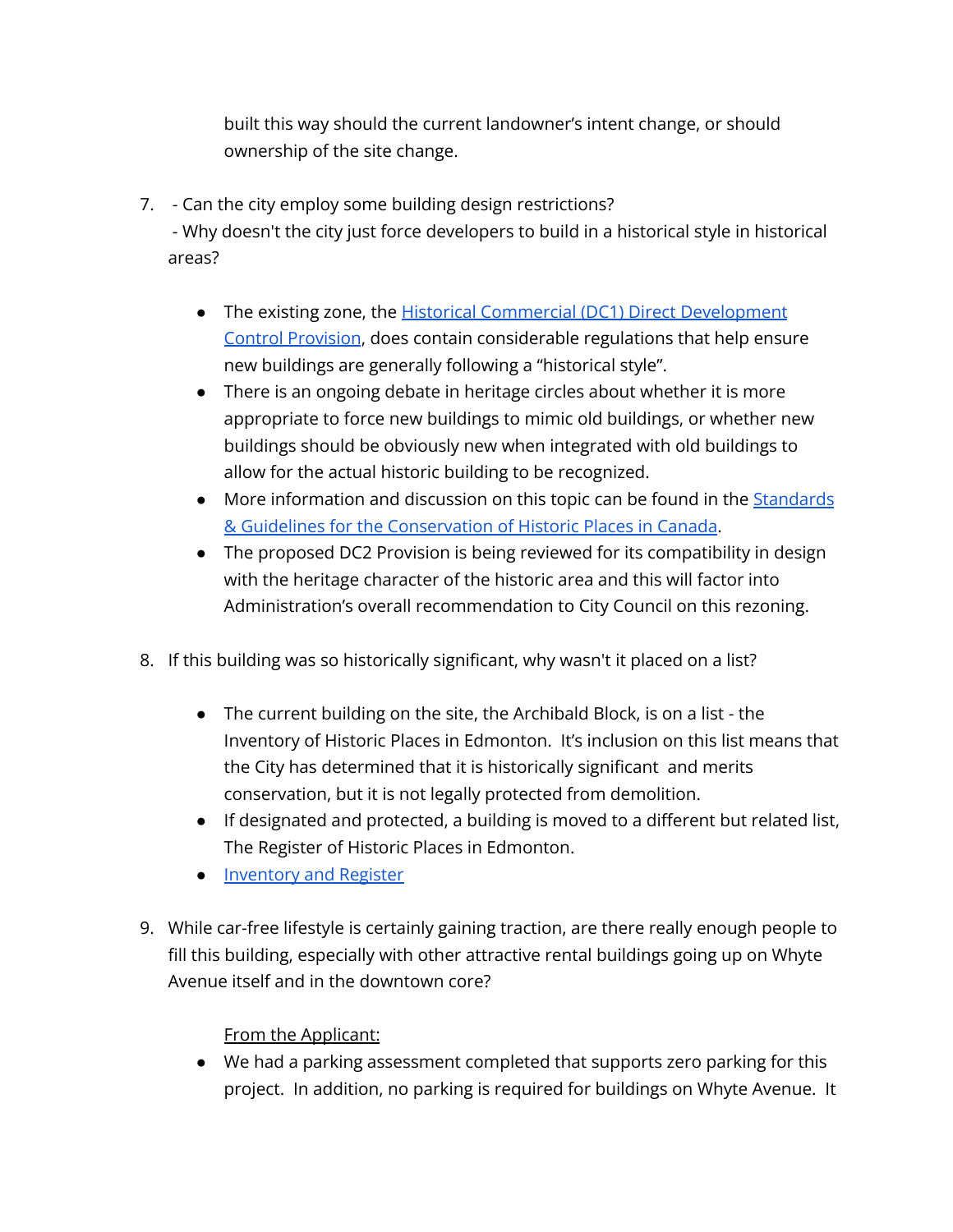is ideally situated near public transportation and existing bicycle infrastructure and we will have a large bicycle room for tenants. The project will be advertised with zero parking, and along with its other sustainable features (including the building method of mass timber), will appeal specifically to tenants who do not want to own a car. As a rental project (not a for-sale condo), should a tenant wish to own a car, it is much less onerous to simply move to a location that provides parking vs having to sell a condo unit.

## From the City:

- Please note that the building method is not something that is regulated by zoning and the proposed zone does not mandate a "mass timber" method. As a result, construction method cannot be taken into consideration as part of the City's review of the proposal and recommendation to City Council. If the rezoning is approved, there would be no obligation for the building to be built this way should the current landowner's intent change, or should ownership of the site change.
- Please note that tenure (whether a building is a rental or a for-sale condo) is not something that is regulated by zoning and the proposed zone does not mandate a "rental project". If the rezoning is approved, there would be no obligation for the building to be a rental building should the current landowner's intent change, or should ownership of the site change.

10. Will The Baron site end up as another empty lot with a hole in the ground?

From the Applicant:

● Yes, the building is in terrible condition and will eventually need to be demolished. However, if a successful rezoning is achieved, our intent is to proceed quickly through the development permit and building permit stages and begin construction upon all City approvals.

From the City:

● It has not been concluded that the building is in "terrible condition". A Historic Resource Impact Assessment (HRIA) is currently underway, prior to any changes being made to the property (including demolition). The HRIA process will look at physical elements of the building, and include a condition and integrity assessment as well as an analysis of how the Archibald Block could be retained or incorporated into future redevelopment proposals for the property. It will also help to understand if it is feasible to restore the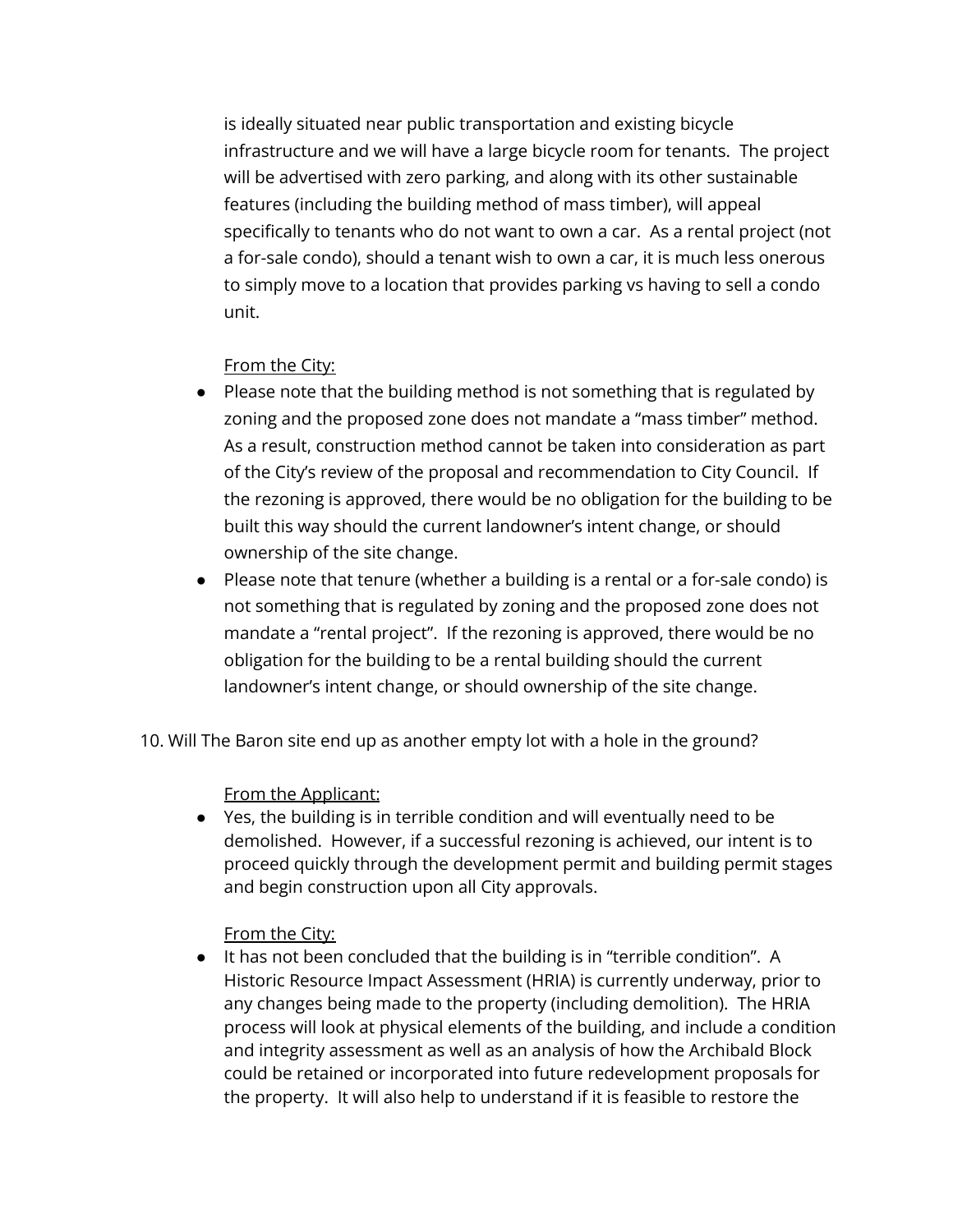building to its original appearance, recognizing that the building has been impacted over time by unsympathetic alterations.

● The City cannot compel landowners to develop or redevelop their properties, even after a rezoning is approved. However, the Community Standards Bylaw and Safety Codes Act does give the City some authority to promote [minimum](https://www.edmonton.ca/city_government/bylaws/nuisances) property and safety [standards.](https://www.edmonton.ca/city_government/bylaws/nuisances)